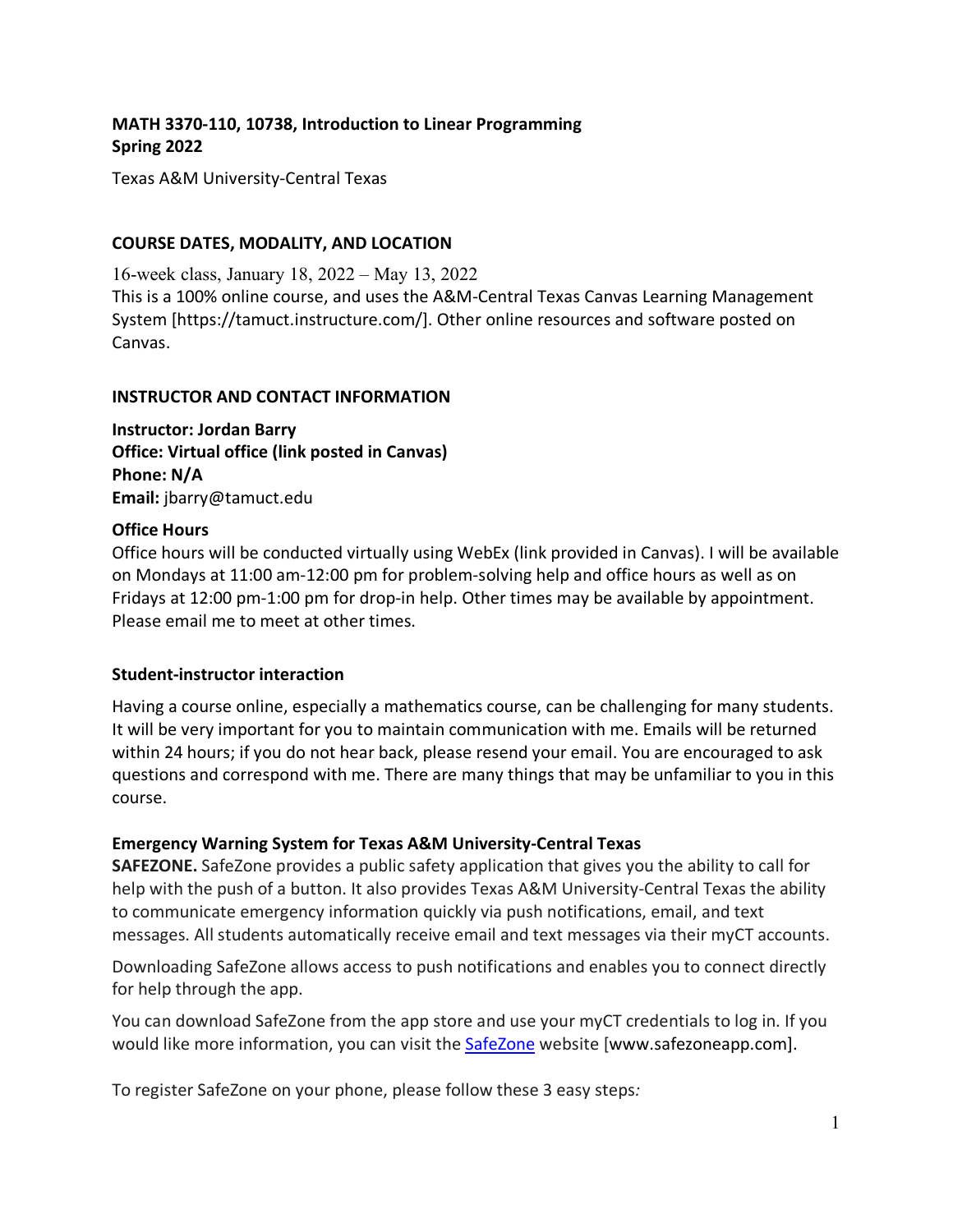- 1. Download the SafeZone App from your phone store using the link below:
	- o [iPhone/iPad:](https://apps.apple.com/app/safezone/id533054756) [https://apps.apple.com/app/safezone/id533054756]
	- o [Android Phone / Tablet](https://play.google.com/store/apps/details?id=com.criticalarc.safezoneapp)
		- [https://play.google.com/store/apps/details?id=com.criticalarc.safezoneapp]
- 2. Launch the app and enter your myCT email address (e.g. {name}@tamuct.edu)
- 3. Complete your profile and accept the terms of service

# **COURSE INFORMATION**

# **Course Overview and description**

This course provides an introduction to linear programming and operations research. Linear programming involves methods for solving optimization problems to maximize/minimize linear objective functions based on constraints in the form of linear inequalities/equations. The first part of the course will focus on 2 variable problems, graphical solutions, and an introduction to modeling, i.e. translating word problems into math problems. The next part of the course will focus on problems with more variables with a focus on modeling as a solver will be used to get final answers. Additional topics in operations research may be studied as time permits.

## **Course Objective or Goal Student Learning Outcomes**

Upon successful completion of MATH 3370, students will be able to:

- a) Producing graphical solutions of systems of linear inequalities.
- b) Using graphical solutions of systems of inequalities to solve 2 variable linear programming problems.
- c) Identify all decision variables and objective function of real world linear programming problems.
- d) Identify all constraints of a real world problem as a linear inequality or equation that must be satisfied by decision variables.
- e) Solving higher variable problems step-by-step using a basic version of the simplex method and by using a solver.

# **Competency Goals Statements (certification or standards)**

The student will gain competency in the following Mathematics 7-12 TEKS skills:

- 1. Competency 001.F. Uses real numbers to model and solve a variety of problems (practice)
- 2. Competency 003.F. Uses estimation techniques to solve problems and judges the reasonableness of solutions. (practice)
- 3. Competency 006.A. Understands the concept of slope as a rate of change and interprets the meaning of slope and intercept in a variety of situations.
- 4. Competency 006.B. Writes equations of lines given various characteristics (e.g., two points, a point and slope, slope and y-intercept).
- 5. Competency 006.G. Models and solves problems involving linear and quadratic equations and inequalities using a variety of methods, including technology.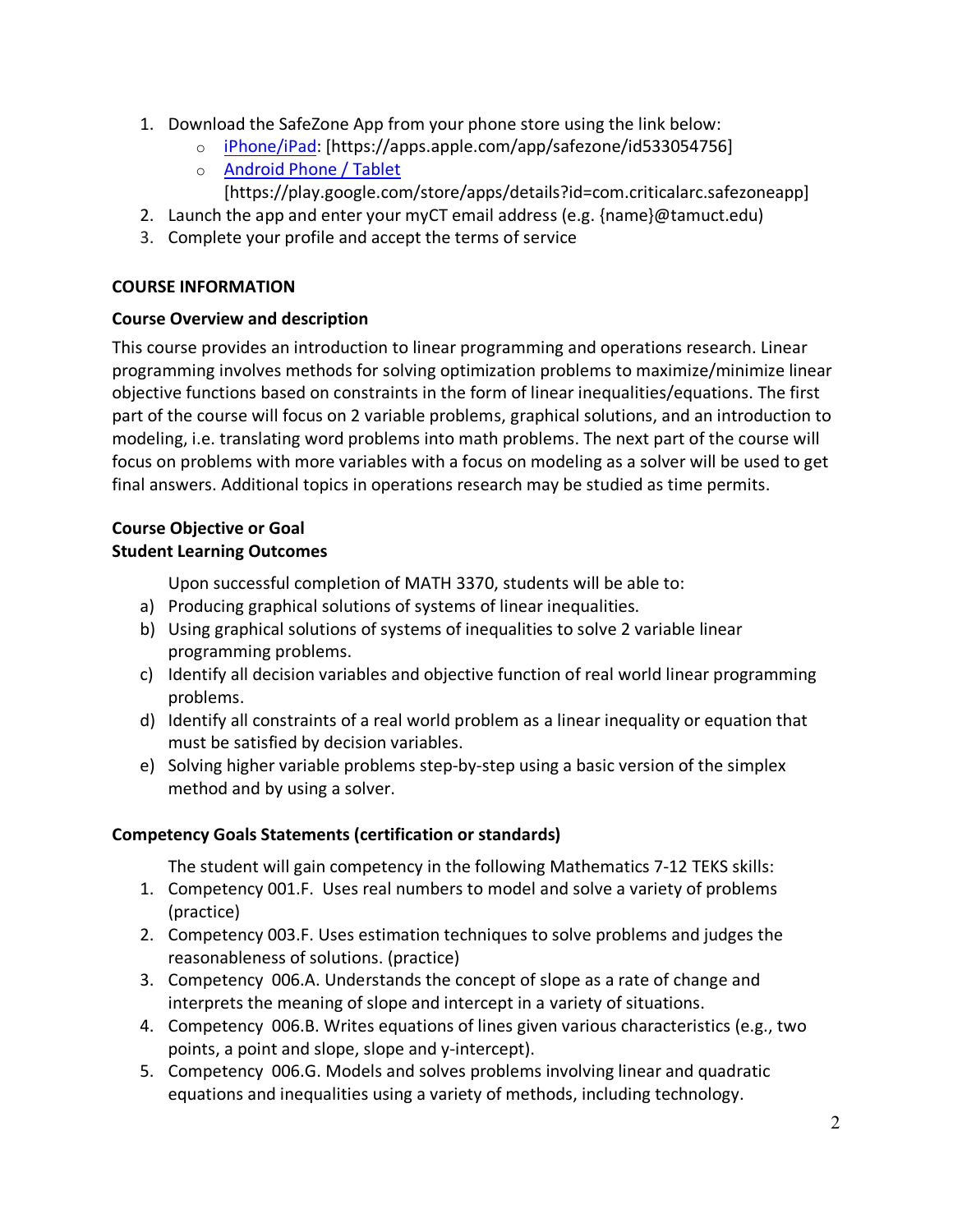- 6. Competency 012B. Uses properties of points, lines, planes, angles, lengths and distances to solve problems.
- 7. Competency 012 C Applies the properties of parallel and perpendicular lines to solve problems.
- 8. Competency 013 F Uses top, front, side and corner views of three-dimensional shapes to create complete representations and solve problems.
- 9. Competency 013 G Applies properties of two- and three-dimensional shapes to solve problems across the curriculum and in everyday life.
- 10. Competency 014 D Applies transformations in the coordinate plane

# **Required Reading and Textbook(s)**

**[For WI Courses]** This is a Writing Instructive (WI) course so writing will be an integral part of my instruction and our interactions. Writing will also be a fundamental way that I measure student mastery of course content. WI means that you will have several opportunities to work on improving your writing skills.

[*Describe how this will look specifically in your course. For example, "For this course, you will work on a sequence of writing tasks that will lead to a final policy research paper..."*]

# **COURSE REQUIREMENTS**

- Homework assignments (30%). Written assignments are turned in on Canvas.
- Project (10%)
- Tests (60%). There are 2 tests of weight 30%. Each test will be 2 hours, and must be taken using the Proctorio software.

## **Grading Criteria Rubric and Conversion**

| Homework | 30% (30 points)   | $90 - 100\% = A$ |
|----------|-------------------|------------------|
| Project  | 10% (10 points)   | $80 - 89\% = B$  |
| Test 1   | 30% (30 points)   | 70-79%= $C$      |
| Test 2   | 30% (30 points)   | $60 - 69\% = D$  |
| TOTAL    | 100% (100 points) | Below 60 % F     |

Partial credit for homework and test questions will be awarded according to the following guidelines:

100% Perfect

- 90% Minor careless or technical mistakes
- 80% Minor procedural error
- 70% Major conceptual or procedural error.
- 60% Makes beginning steps towards a solution
- 30% Some relevant information supplied.

Project: The project in the class will be an opportunity for you to go beyond answering questions for homework and work with a realistic problem. You will be asked to formulate a linear program from a description of the problem. You need to account for all variables that are applicable. You will be required to run a sensitivity analysis on the final solution and gain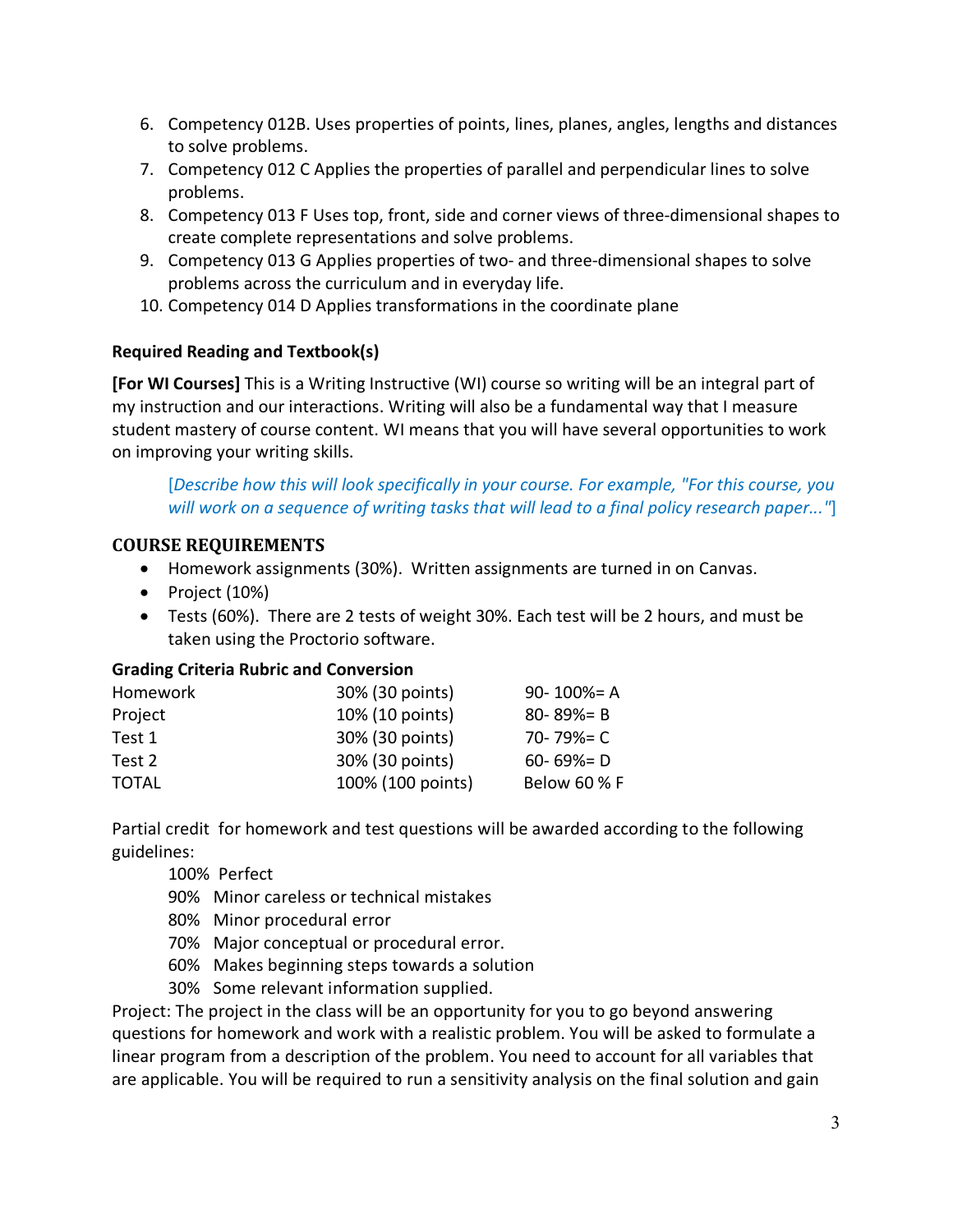insight about possible improvements that can be made. Additionally, you will need to show output and graphs (where appropriate), and write about the methodology you used with justification. You will write up a final conclusion that outlines your proposal and the expected benefits of your system.

Grading will be as follows:

- 20 Pts: Correctly formulated linear program
- 10 pts: correct solutions to the linear program
- 20 pts: sensitivity analysis is done correctly
- 20 pts: appropriate tables and graphs
- 20 pts: conclusion makes sense in context.
- 10 pts: All information presented neatly and in a professional manner. Citation of all sources and methodology used.
- Total: 100 Pts

### **Posting of Grades**

• Grades will be posted on Canvas. Combined grades will be posted on TAMUCT Canvas after each test.

## **COURSE OUTLINE AND CALENDAR**

#### **Complete Course Calendar**

**\*\*\***NOTE: Although the following should be fairly close to the actual schedule, some adjustments may be made to the schedule to accommodate the students' learning speed.

| Week | <b>New Material</b>                         | <b>Competency</b>      |
|------|---------------------------------------------|------------------------|
| #1   | Review Linear Systems and Inequalities      | 1, 3, 5, 6, 7          |
| #2   | Review Linear Systems and Inequalities      | 1, 3, 5, 6, 7          |
| #3   | 2.1, 2.2, 2.3                               | 1, 2, 3, 4, 5, 6       |
| #2   | 2.4, 2.5, 2.6                               | 1, 2, 3, 4, 5, 6       |
| #3   | 3.1, 3.2, 3.3                               | 1, 2, 3, 4, 5, 6, 7, 8 |
| #4   | 3,4, 3.5, 3.6                               | All                    |
| #5   | 3.7, 3.8, 3.9                               | All                    |
| #6   | 4.1, 4.2, 4.3                               | All                    |
| #7   | 4.4, 4.5                                    | 1, 2, 5, 6             |
| #8   | Review/TEST #1                              | All                    |
|      | SPRING BREAK                                |                        |
| #9   | Using R and rglpk to help solve LP problems | 1, 2, 6                |
| #10  | Using R and rglpk to help solve LP problems | 1, 2, 5                |
| #11  | 7.1, 7.2, 7.3                               | 1, 2, 5, 6             |
| #12  | 9.1, 9.2                                    | 1,2,3,4,8              |
| #13  | 9.3, 9.4                                    | All                    |
| #14  | 9.5, 9.6                                    | All                    |
| #15  | Project                                     | All                    |
| #16  | Review/TEST #2                              | All                    |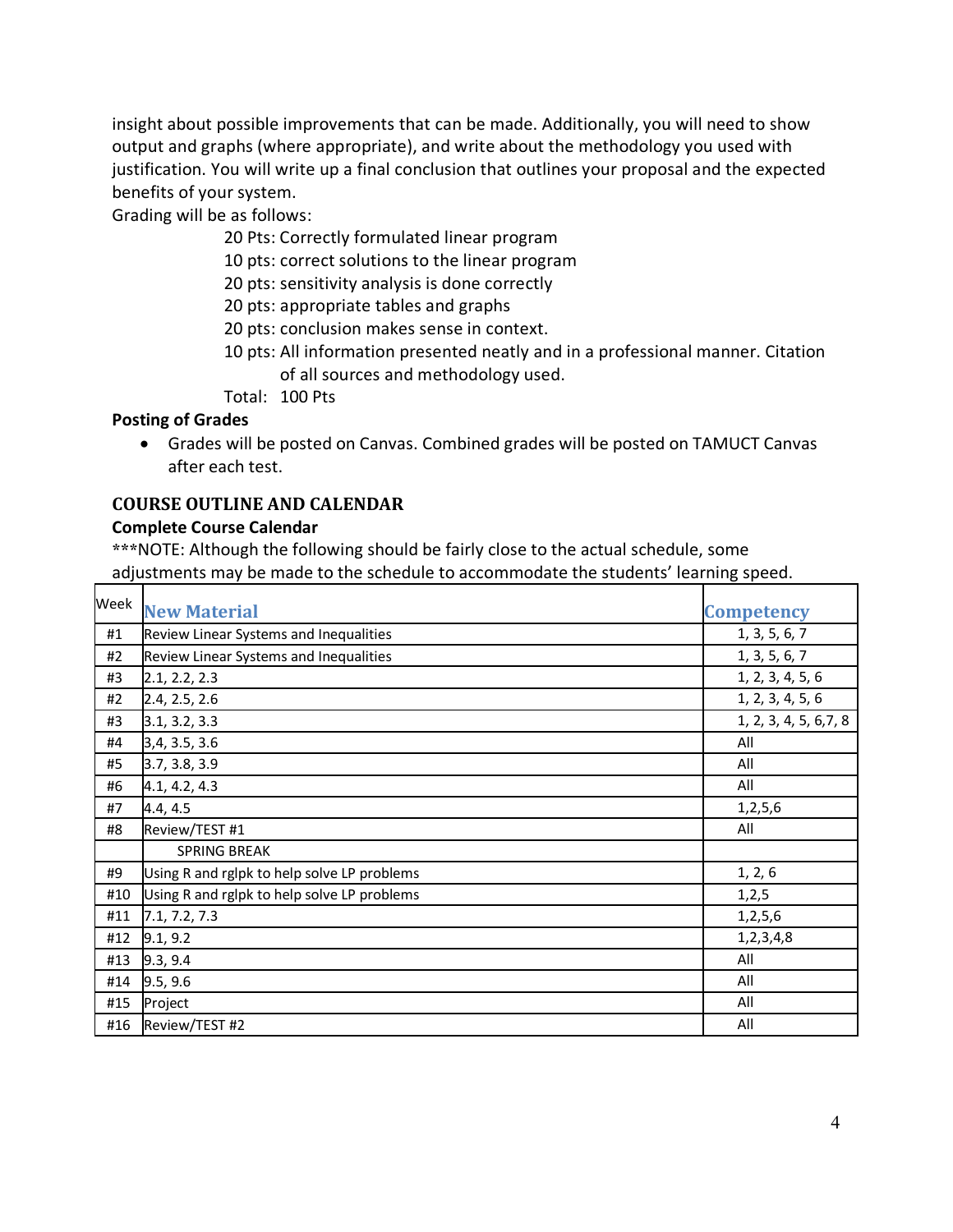### **INSTRUCTOR GRADING POLICIES**

**Late work** will be accepted only in case of medical or family emergency: in this case, written verification is required, and the maximum makeup grade is 70%. At most 2 late assignments will be accepted.

**Missed exams:** If you cannot make an exam session, you must schedule an alternative period beforehand. Missed exams must be taken within a week of the actual exam.

**Appeals:** If the student wishes to appeal a grade, he/she must do so *within 1 week* of receiving the graded paper. Students should save all their work to ensure that no clerical errors are made in grade reporting. Periodically during the semester, I will release a complete record of your grades so far in the class. If I have made a recording error, you may bring the paper to me and I will record it correctly.

## **Required Reading and Textbook(s)**

**Textbook: An introduction to Linear Programming and Game Theory, 3rd edition. Author: Paul R. Thie and Gerard E. Keough ISBN: 978-1-118-16545-4**

### **TECHNOLOGY REQUIREMENTS AND SUPPORT**

#### **Technology Requirements**

We will make use of online and open-source linear programming solvers throughout the course. You will need to be able to download and use R/R-studio. Instructions for download will be given on Canvas. You will need to have access to a webcam and microphone for testing purposes.

This course will use the A&M-Central Texas Instructure Canvas learning management system. **We strongly recommend the latest versions of Chrome or Firefox browsers. Canvas no longer supports any version of Internet Explorer.**

Logon to A&M-Central Texas Canvas [https://tamuct.instructure.com/] or access Canvas through the TAMUCT Online link in myCT [https://tamuct.onecampus.com/]. You will log in through our Microsoft portal.

Username: Your MyCT email address. Password: Your MyCT password

#### **Canvas Support**

Use the Canvas Help link, located at the bottom of the left-hand menu, for issues with Canvas. You can select "Chat with Canvas Support," submit a support request through "Report a Problem," or call the Canvas support line: 1-844-757-0953.

For issues related to course content and requirements, contact your instructor.

#### **Online Proctored Testing**

A&M-Central Texas uses Proctorio for online identity verification and proctored testing. This service is provided at no direct cost to students. If the course requires identity verification or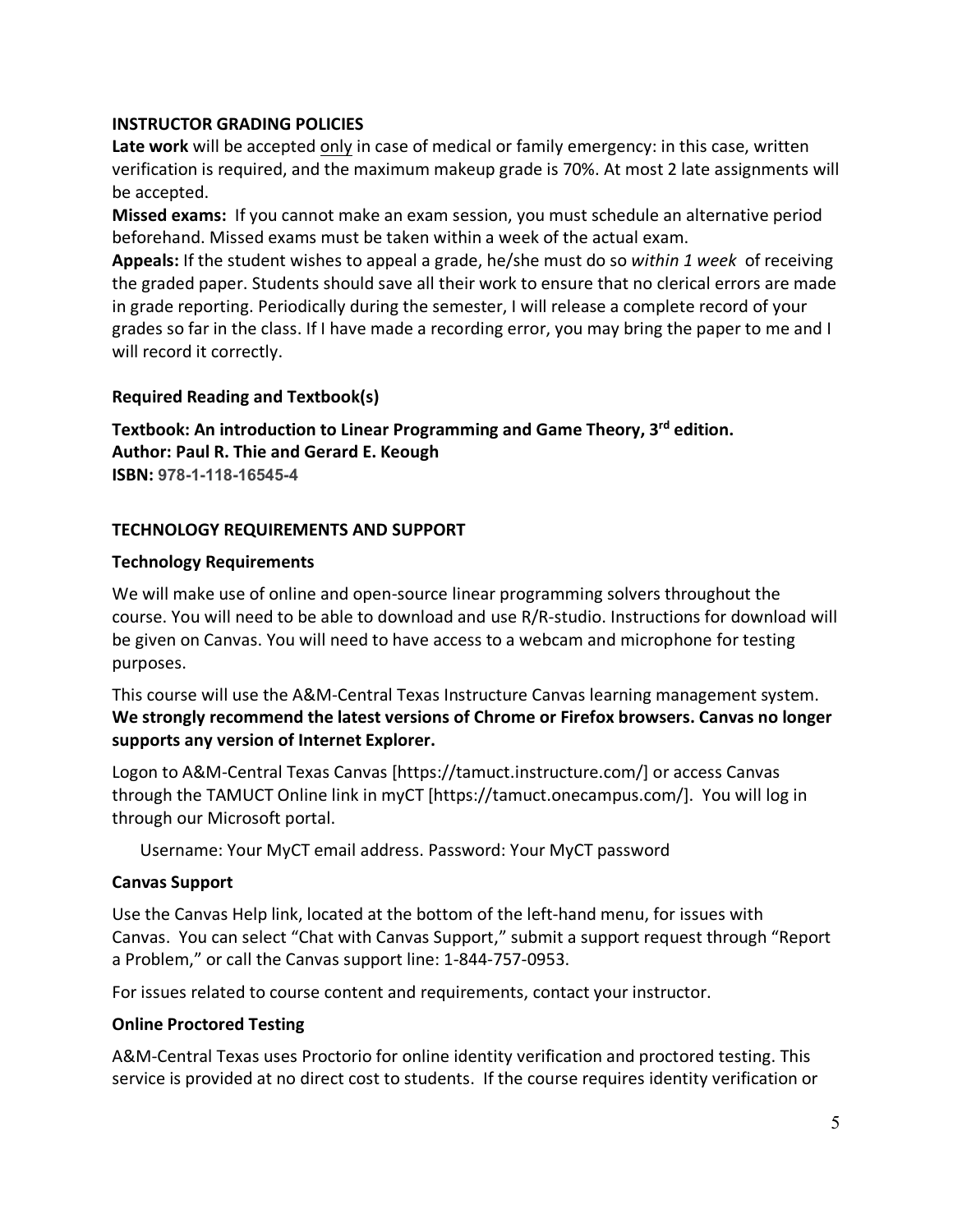proctored testing, the technology requirements are: Any computer meeting the minimum computing requirements, plus web camera, speaker, and microphone (or headset). Proctorio also requires the Chrome web browser with their custom plug in.

## **Other Technology Support**

For log-in problems, students should contact Help Desk Central, 24 hours a day, 7 days a week

Email[: helpdesk@tamu.edu](mailto:helpdesk@tamu.edu) Phone: (254) 519-5466 [Web Chat:](http://hdc.tamu.edu/) [http://hdc.tamu.edu] *Please let the support technician know you are an A&M-Central Texas student.*

# **UNIVERSITY RESOURCES, PROCEDURES, AND GUIDELINES**

# **Drop Policy**

If you discover that you need to drop this class, you must complete the [Drop Request](https://dynamicforms.ngwebsolutions.com/casAuthentication.ashx?InstID=eaed95b9-f2be-45f3-a37d-46928168bc10&targetUrl=https%3A%2F%2Fdynamicforms.ngwebsolutions.com%2FSubmit%2FForm%2FStart%2F53b8369e-0502-4f36-be43-f02a4202f612) Dynamic Form through Warrior Web.

[https://dynamicforms.ngwebsolutions.com/casAuthentication.ashx?InstID=eaed95b9-f2be-45f3-a37d-

46928168bc10&targetUrl=https%3A%2F%2Fdynamicforms.ngwebsolutions.com%2FSubmit%2F Form%2FStart%2F53b8369e-0502-4f36-be43-f02a4202f612].

Faculty cannot drop students; this is always the responsibility of the student. The Registrar's Office will provide a deadline on the Academic Calendar for which the form must be completed. Once you submit the completed form to the Registrar's Office, you must go into Warrior Web and confirm that you are no longer enrolled. If you still show as enrolled, FOLLOW-UP with the Registrar's Office immediately. You are to attend class until the procedure is complete to avoid penalty for absence. Should you miss the drop deadline or fail to follow the procedure, you will receive an F in the course, which may affect your financial aid and/or VA educational benefits.

# **Academic Integrity**

Texas A&M University-Central Texas values the integrity of the academic enterprise and strives for the highest standards of academic conduct. A&M-Central Texas expects its students, faculty, and staff to support the adherence to high standards of personal and scholarly conduct to preserve the honor and integrity of the creative community. Any deviation by students from this expectation may result in a failing grade for the assignment and potentially a failing grade for the course. All academic misconduct concerns will be referred to the Office of Student Conduct. When in doubt on collaboration, citation, or any issue, please contact your instructor before taking a course of action.

For more [information](https://nam04.safelinks.protection.outlook.com/?url=https%3A%2F%2Fwww.tamuct.edu%2Fstudent-affairs%2Fstudent-conduct.html&data=04%7C01%7Clisa.bunkowski%40tamuct.edu%7Ccfb6e486f24745f53e1a08d910055cb2%7C9eed4e3000f744849ff193ad8005acec%7C0%7C0%7C637558437485252160%7CUnknown%7CTWFpbGZsb3d8eyJWIjoiMC4wLjAwMDAiLCJQIjoiV2luMzIiLCJBTiI6Ik1haWwiLCJXVCI6Mn0%3D%7C1000&sdata=yjftDEVHvLX%2FhM%2FcFU0B99krV1RgEWR%2BJ%2BhvtoR6TYk%3D&reserved=0) regarding the Student Conduct process, [https://www.tamuct.edu/student-affairs/student-conduct.html].

If you know of potential honor violations by other students, you may [submit](https://nam04.safelinks.protection.outlook.com/?url=https%3A%2F%2Fcm.maxient.com%2Freportingform.php%3FTAMUCentralTexas%26layout_id%3D0&data=04%7C01%7Clisa.bunkowski%40tamuct.edu%7Ccfb6e486f24745f53e1a08d910055cb2%7C9eed4e3000f744849ff193ad8005acec%7C0%7C0%7C637558437485262157%7CUnknown%7CTWFpbGZsb3d8eyJWIjoiMC4wLjAwMDAiLCJQIjoiV2luMzIiLCJBTiI6Ik1haWwiLCJXVCI6Mn0%3D%7C1000&sdata=CXGkOa6uPDPX1IMZ87z3aZDq2n91xfHKu4MMS43Ejjk%3D&reserved=0) a report, [https://cm.maxient.com/reportingform.php?TAMUCentralTexas&layout\_id=0].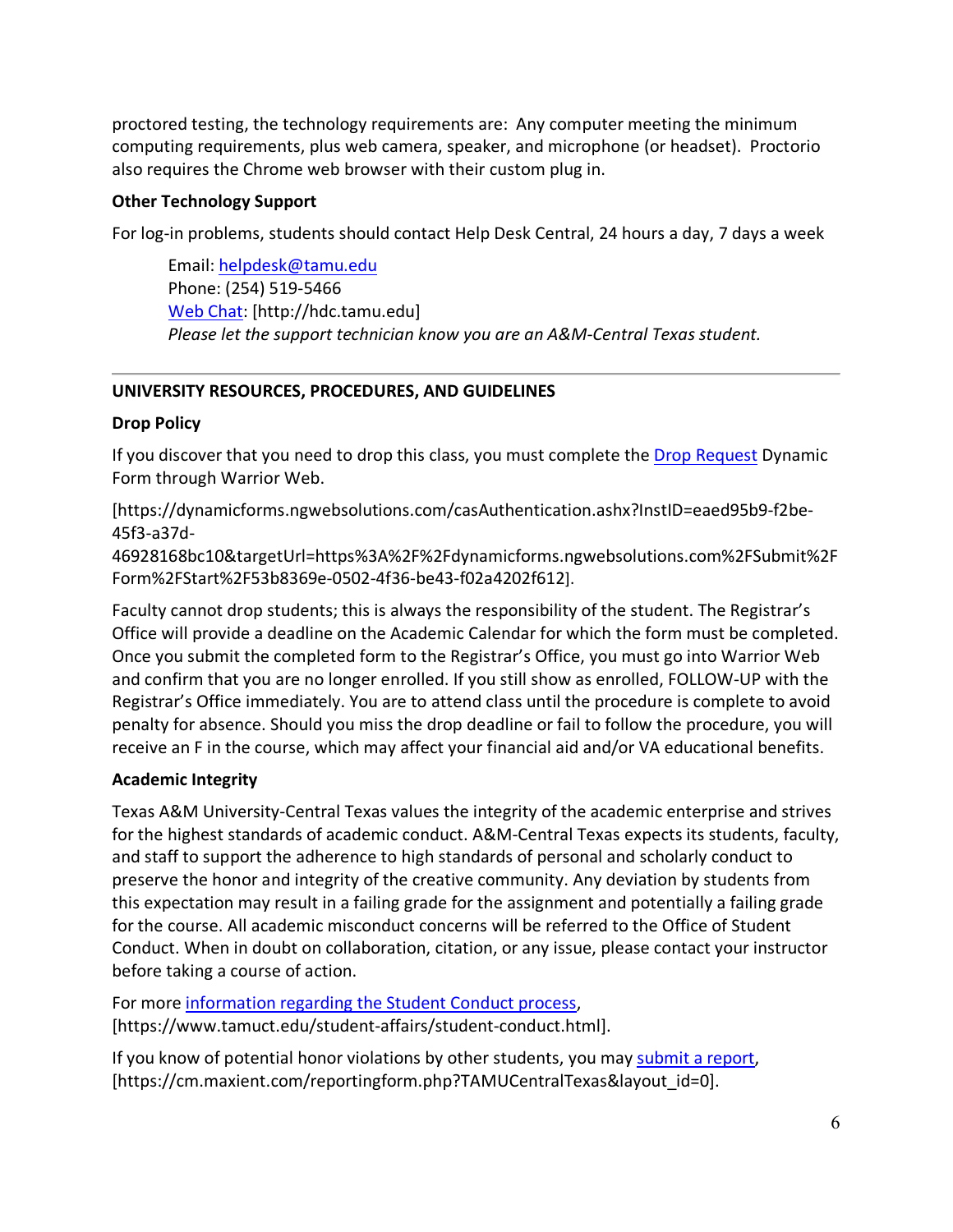## **Academic Accommodations**

At Texas A&M University-Central Texas, we value an inclusive learning environment where every student has an equal chance to succeed and has the right to a barrier-free education. The Warrior Center for Student Success, Equity and Inclusion is responsible for ensuring that students with a disability receive equal access to the university's programs, services and activities. If you believe you have a disability requiring reasonable accommodations, please contact the Office of Access and Inclusion, WH-212; or call (254) 501-5836. Any information you provide is private and confidential and will be treated as such.

For more information, please visit our [Access & Inclusion](https://tamuct.instructure.com/courses/717) Canvas page (log-in required) [https://tamuct.instructure.com/courses/717]

## **Important information for Pregnant and/or Parenting Students**

Texas A&M University-Central Texas supports students who are pregnant and/or parenting. In accordance with requirements of Title IX and related guidance from US Department of Education's Office of Civil Rights, the Dean of Student Affairs' Office can assist students who are pregnant and/or parenting in seeking accommodations related to pregnancy and/or parenting. Students should seek out assistance as early in the pregnancy as possible. For more information, please visit [Student Affairs](https://www.tamuct.edu/student-affairs/pregnant-and-parenting-students.html) [https://www.tamuct.edu/student-affairs/pregnantand-parenting-students.html]. Students may also contact the institution's Title IX Coordinator. If you would like to read more about these [requirements and guidelines](http://www2.ed.gov/about/offices/list/ocr/docs/pregnancy.pdf) online, please visit the website [http://www2.ed.gov/about/offices/list/ocr/docs/pregnancy.pdf].

Title IX of the Education Amendments Act of 1972 prohibits discrimination on the basis of sex and gender–including pregnancy, parenting, and all related conditions. A&M-Central Texas is able to provide flexible and individualized reasonable accommodation to pregnant and parenting students. All pregnant and parenting students should contact the Associate Dean in the Division of Student Affairs at (254) 501-5909 to seek out assistance. Students may also contact the University's Title IX Coordinator.

## **Tutoring**

Tutoring is available to all A&M-Central Texas students, both virtually and in-person. Student success coaching is available online upon request.

If you have a question, are interested in becoming a tutor, or in need of success coaching contact the Warrior Center for Student Success, Equity and Inclusion at (254) 501-5836, visit the Warrior Center at 212 Warrior Hall, or by emailing [WarriorCenter@tamuct.edu.](mailto:WarriorCenter@tamuct.edu)

To schedule tutoring sessions and view tutor availability, please visit Tutor [Matching](https://tutormatchingservice.com/TAMUCT) [Services](https://tutormatchingservice.com/TAMUCT) [https://tutormatchingservice.com/TAMUCT] or visit the Tutoring Center in 111 Warrior Hall.

Chat live with a remote tutor 24/7 for almost any subject from on your computer! Tutor.com is an online tutoring platform that enables A&M-Central Texas students to log in and receive online tutoring support at no additional cost. This tool provides tutoring in over 40 subject areas except writing support. Access Tutor.com through Canvas.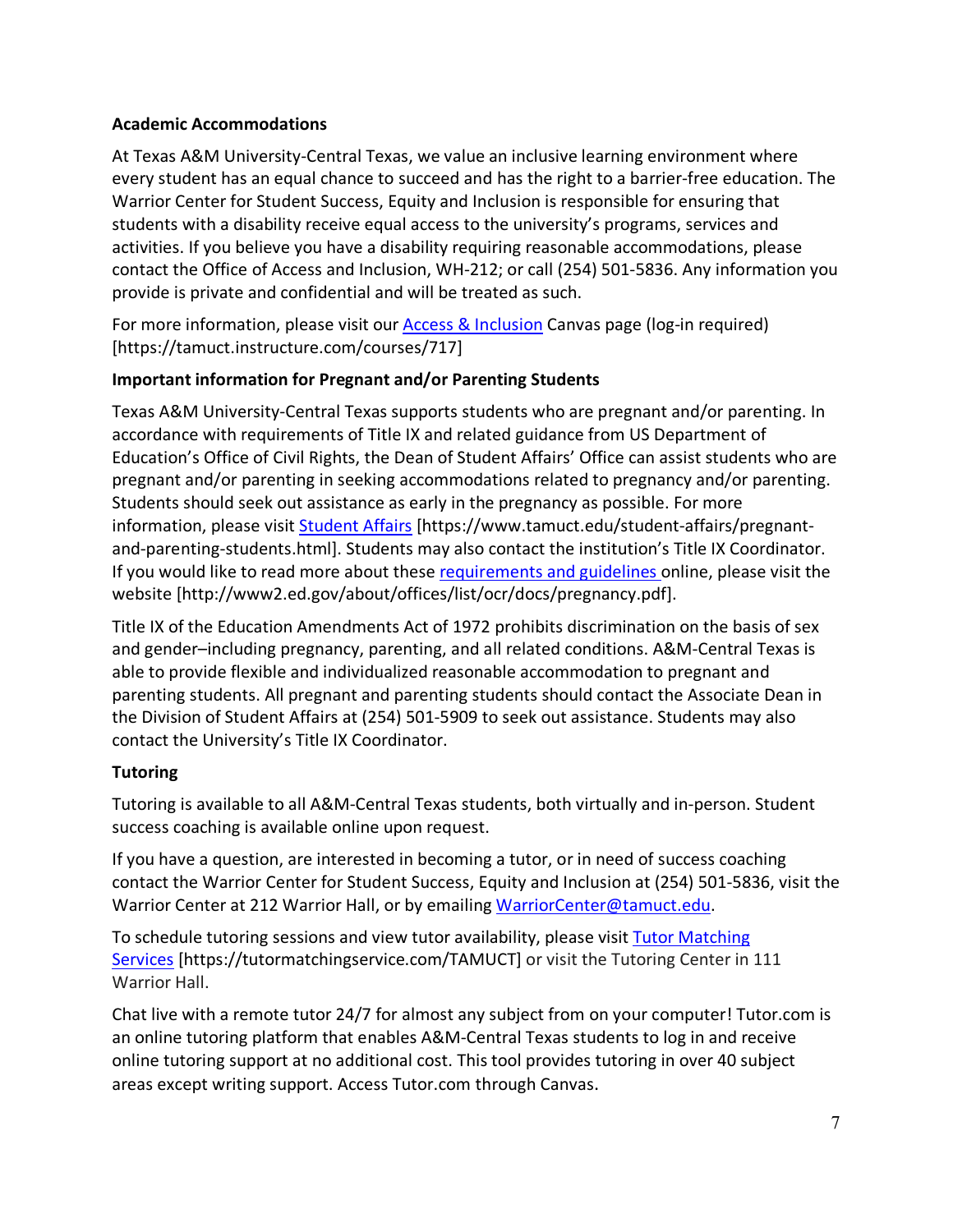### **University Writing Center**

University Writing Center: Located in Warrior Hall 416, the University Writing Center (UWC) at Texas A&M University–Central Texas (A&M–Central Texas) is a free service open to all A&M– Central Texas students. For the Spring 2022 semester, the hours of operation are from 10:00 a.m.-5:00 p.m. Monday thru Thursday in Warrior Hall 416 (with online tutoring available every hour as well) with satellite hours available online only Monday thru Thursday from 6:00-9:00 p.m. and Saturday 12:00-3:00 p.m.

Tutors are prepared to help writers of all levels and abilities at any stage of the writing process. While tutors will not write, edit, or grade papers, they will assist students in developing more effective composing practices. By providing a practice audience for students' ideas and writing, our tutors highlight the ways in which they read and interpret students' texts, offering guidance and support throughout the various stages of the writing process. In addition, students may work independently in the UWC by checking out a laptop that runs the Microsoft Office suite and connects to WIFI, or by consulting our resources on writing, including all of the relevant style guides. Whether you need help brainstorming ideas, organizing an essay, proofreading, understanding proper citation practices, or just want a quiet place to work, the UWC is here to help!

Students may arrange a one-to-one session with a trained and experienced writing tutor by making an appointment via [WCOnline](https://tamuct.mywconline.com/) [https://tamuct.mywconline.com/]. In addition, you can email Dr. Bruce Bowles Jr. at bruce.bowles@tamuct.edu if you have any questions about the UWC, need any assistance with scheduling, or would like to schedule a recurring appointment with your favorite tutor by making an appointment via [WCOnline](https://tamuct.mywconline.com/) [https://tamuct.mywconline.com/]. In addition, you can email Dr. Bruce Bowles Jr. at bruce.bowles@tamuct.edu if you have any questions about the UWC, need any assistance with scheduling, or would like to schedule a recurring appointment with your favorite tutor.

## **University Library**

The University Library provides many services in support of research across campus and at a distance. We offer over 200 electronic databases containing approximately 400,000 eBooks and 82,000 journals, in addition to the 96,000 items in our print collection, which can be mailed to students who live more than 50 miles from campus. Research guides for each subject taught at A&M-Central Texas are available through our website to help students navigate these resources. On campus, the library offers technology including cameras, laptops, microphones, webcams, and digital sound recorders.

Research assistance from a librarian is also available 24 hours a day through our online chat service, and at the reference desk when the library is open. Research sessions can be scheduled for more comprehensive assistance, and may take place virtually through WebEx, Microsoft Teams or in-person at the library. Schedule an [appointment](https://nam04.safelinks.protection.outlook.com/?url=https%3A%2F%2Ftamuct.libcal.com%2Fappointments%2F%3Fg%3D6956&data=04%7C01%7Clisa.bunkowski%40tamuct.edu%7Cde2c07d9f5804f09518008d9ab7ba6ff%7C9eed4e3000f744849ff193ad8005acec%7C0%7C0%7C637729369835011558%7CUnknown%7CTWFpbGZsb3d8eyJWIjoiMC4wLjAwMDAiLCJQIjoiV2luMzIiLCJBTiI6Ik1haWwiLCJXVCI6Mn0%3D%7C3000&sdata=KhtjgRSAw9aq%2FoBsB6wyu8b7PSuGN5EGPypzr3Ty2No%3D&reserved=0)

[here](https://nam04.safelinks.protection.outlook.com/?url=https%3A%2F%2Ftamuct.libcal.com%2Fappointments%2F%3Fg%3D6956&data=04%7C01%7Clisa.bunkowski%40tamuct.edu%7Cde2c07d9f5804f09518008d9ab7ba6ff%7C9eed4e3000f744849ff193ad8005acec%7C0%7C0%7C637729369835011558%7CUnknown%7CTWFpbGZsb3d8eyJWIjoiMC4wLjAwMDAiLCJQIjoiV2luMzIiLCJBTiI6Ik1haWwiLCJXVCI6Mn0%3D%7C3000&sdata=KhtjgRSAw9aq%2FoBsB6wyu8b7PSuGN5EGPypzr3Ty2No%3D&reserved=0) [https://tamuct.libcal.com/appointments/?g=6956]. Assistance may cover many topics, including how to find articles in peer-reviewed journals, how to cite resources, and how to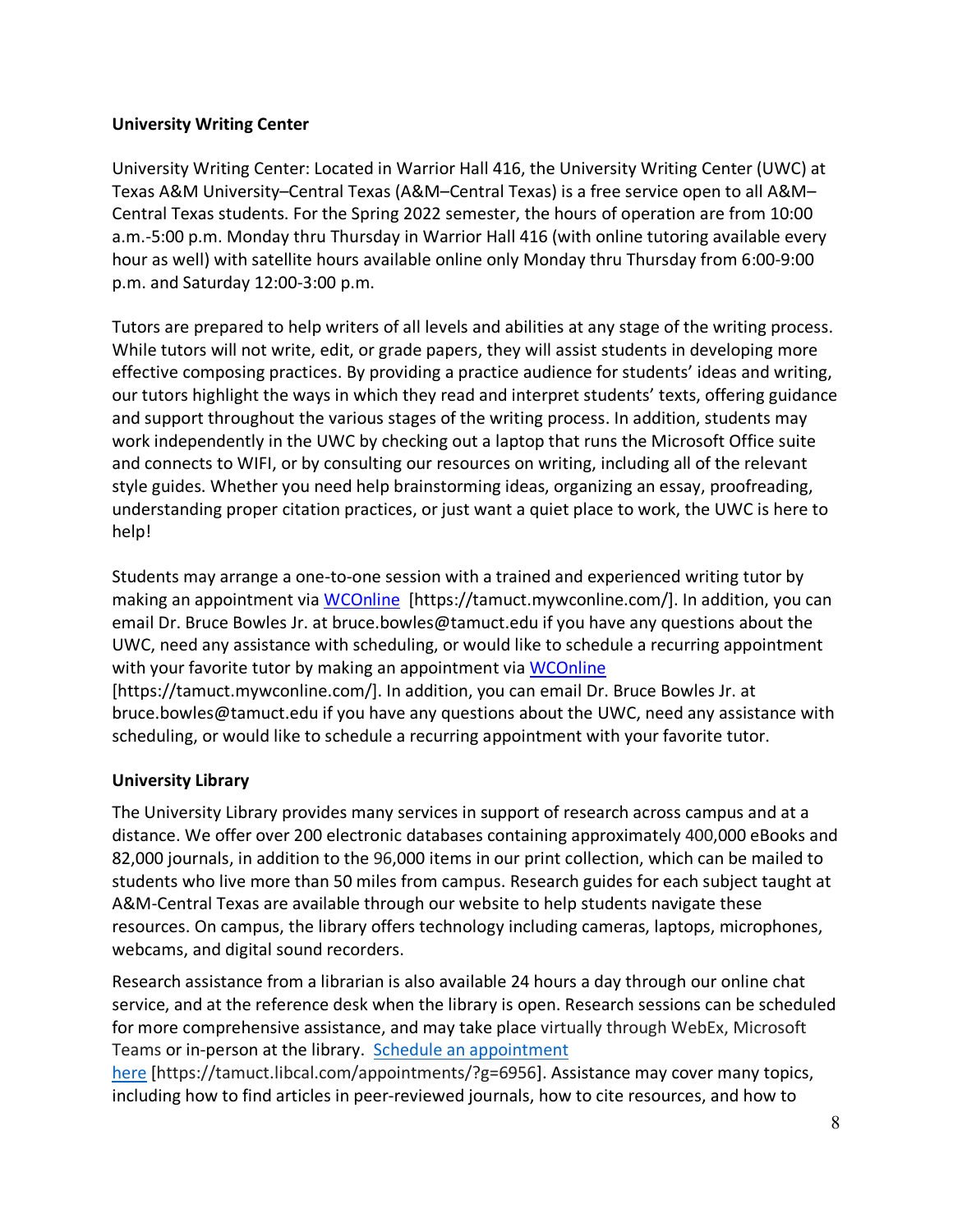piece together research for written assignments.

Our 27,000-square-foot facility on the A&M-Central Texas main campus includes student lounges, private study rooms, group work spaces, computer labs, family areas suitable for all ages, and many other features. Services such as interlibrary loan, TexShare, binding, and laminating are available. The library frequently offers workshops, tours, readings, and other events. For more information, please visit our Library [website](https://nam04.safelinks.protection.outlook.com/?url=https%3A%2F%2Ftamuct.libguides.com%2Findex&data=04%7C01%7Clisa.bunkowski%40tamuct.edu%7C7d8489e8839a4915335f08d916f067f2%7C9eed4e3000f744849ff193ad8005acec%7C0%7C0%7C637566044056484222%7CUnknown%7CTWFpbGZsb3d8eyJWIjoiMC4wLjAwMDAiLCJQIjoiV2luMzIiLCJBTiI6Ik1haWwiLCJXVCI6Mn0%3D%7C1000&sdata=2R755V6rcIyedGrd4Os5rkgn1PvhHKU3kUV1vBKiHFo%3D&reserved=0) [http://tamuct.libguides.com/index].

# **OPTIONAL POLICY STATEMENTS**

## **A Note about Sexual Violence at A&M-Central Texas**

Sexual violence is a serious safety, social justice, and public health issue. The university offers support for anyone struggling with these issues. University faculty are mandated reporters, so if someone discloses that they were sexually assaulted (or a victim of Domestic/Dating Violence or Stalking) while a student at TAMUCT, faculty members are required to inform the Title IX Office. If you want to discuss any of these issues confidentially, you can do so through Student Wellness and Counseling (254-501-5955) located on the second floor of Warrior Hall (207L).

Sexual violence can occur on our campus because predators often feel emboldened, and victims often feel silenced or shamed. It is incumbent on ALL of us to find ways to actively create environments that tell predators we don't agree with their behaviors and tell survivors we will support them. Your actions matter. Don't be a bystander; be an agent of change. For additional information on campus policy and resources visit the [Title IX webpage](https://www.tamuct.edu/compliance/titleix.html) [\[https://www.tamuct.edu/compliance/titleix.html\]](https://www.tamuct.edu/compliance/titleix.html).

#### **Behavioral Intervention**

Texas A&M University-Central Texas cares about the safety, health, and well-being of its students, faculty, staff, and community. If you are aware of individuals for whom you have a concern, please make a referral to the Behavioral Intervention Team. Referring your concern shows you care. You can complete the [referral](https://cm.maxient.com/reportingform.php?TAMUCentralTexas&layout_id=2) online

[https://cm.maxient.com/reportingform.php?TAMUCentralTexas&layout\_id=2].

Anonymous referrals are accepted. Please see the [Behavioral Intervention Team](https://www.tamuct.edu/bit) website for more information [https://www.tamuct.edu/bit]. If a person's behavior poses an imminent threat to you or another, contact 911 or A&M-Central Texas University Police at 254-501-5805.

#### **OTHER POLICIES**

## **Copyright Notice**

Students should assume that all course material is copyrighted by the respective author(s). Reproduction of course material is prohibited without consent by the author and/or course instructor. Violation of copyright is against the law and Texas A&M University-Central Texas' Code of Academic Honesty. All alleged violations will be reported to the Office of Student